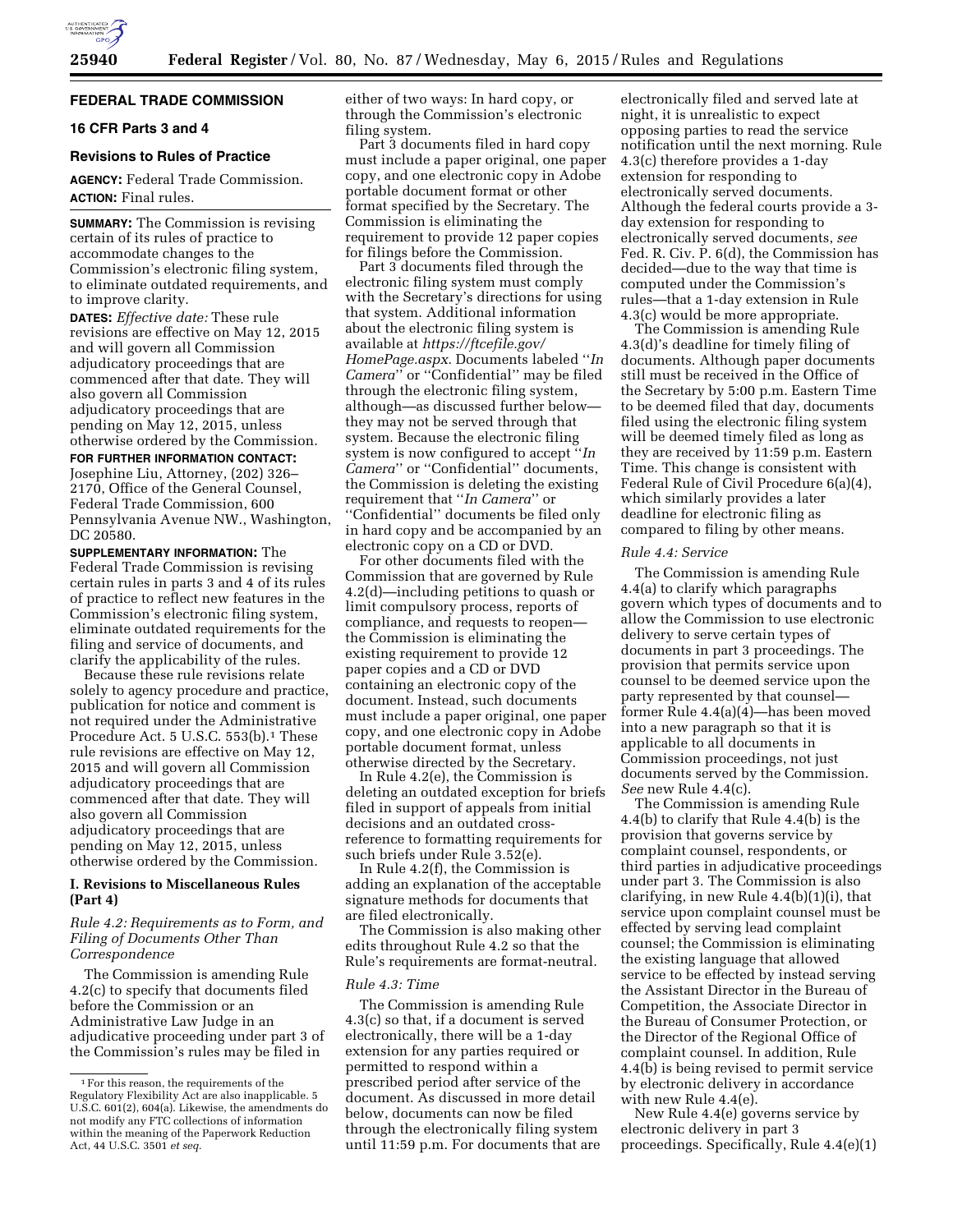governs parties who have elected to be served via the Commission's electronic filing system. For such parties, the electronic filing system may be used to serve them with documents labeled ''Public,'' and transmission of the notice of electronic filing provided by the electronic filing system will satisfy the service obligations of the serving party. A document will be deemed served on the date that the notice of electronic filing is transmitted, unless the serving party learns that the notice of electronic filing did not reach the person to be served.

''*In Camera*'' or ''Confidential'' documents may not be served through the electronic filing system. In addition, for confidentiality reasons, the electronic filing system cannot be used to serve third parties. Third parties can use the electronic filing system to file and serve documents, but third parties cannot be served through the system.

Rule 4.4(e)(2) therefore authorizes the Administrative Law Judge and the Secretary to allow other methods of service by electronic delivery, including service by email, in the following circumstances: For service of ''*In Camera*'' or ''Confidential'' documents, if the party to be served has not opted into service via the Commission's electronic filing system, if the document is to be served upon a third party, or if service through the electronic filing system is unavailable for technical reasons. If ''*In Camera*'' and ''Confidential'' documents are served by electronic delivery under Rule 4.4(e)(2), they must be encrypted prior to transit or transferred through a secure file transfer protocol.

New Rule 4.4(f) contains language that was previously found in Rule 4.4(b) and that has been moved into a new paragraph for clarity.

## **II. Revisions to Rules of Practice for Adjudicative Proceedings (Part 3)**

#### *Rule 3.14: Intervention*

The Commission is amending Rule 3.14(a) to clarify that motions to intervene in Part 3 proceedings, as well as answers to such motions, must be served in accordance with Rule 4.4(b).

## *Rule 3.83: Procedures for Considering Applicants*

The Commission is deleting Rule 3.83(a)'s discussion of the date of filing for an application for an award of fees and expenses under the Equal Access to Justice Act, because Rule 4.3(d) governs the date of filing for documents filed with the Commission.

## **List of Subjects**

*16 CFR Part 3* 

Administrative practice and procedure.

## *16 CFR Part 4*

Administrative practice and procedure, Freedom of information, Public record.

For the reasons set forth in the preamble, the Federal Trade Commission amends title 16, chapter I, subchapter A of the Code of Federal Regulations as follows:

# **PART 3—RULES OF PRACTICE FOR ADJUDICATIVE PROCEEDINGS**

■ 1. The authority citation for part 3 continues to read as follows:

**Authority:** 15 U.S.C. 46, unless otherwise noted.

■ 2. Amend § 3.14 by revising paragraph (a) to read as follows:

#### **§ 3.14 Intervention.**

(a) Any individual, partnership, unincorporated association, or corporation desiring to intervene in an adjudicative proceeding shall make written application in the form of a motion setting forth the basis therefor. Such application shall be served upon each party to the proceeding in accordance with the provisions of § 4.4(b) of this chapter. The answer filed by any party shall be served upon the applicant in accordance with the provisions of § 4.4(b). The Administrative Law Judge or the Commission may by order permit the intervention to such extent and upon such terms as are provided by law or as otherwise may be deemed proper.

■ 3. Amend § 3.83 by revising paragraph (a) to read as follows:

#### **§ 3.83 Procedures for considering applicants.**

\* \* \* \* \*

(a) *Filing and service of documents.*  Any application for an award or other pleading or document related to an application shall be filed and served on all parties as specified in §§ 4.2 and 4.4(b) of this chapter, except as provided in § 3.82(b)(2) for confidential financial information.

#### \* \* \* \* \*

## **PART 4—MISCELLANEOUS RULES**

■ 4. The authority citation for part 4 continues to read as follows:

**Authority:** 15 U.S.C. 46, unless otherwise noted.

■ 5. Amend § 4.2 by revising paragraphs (c), (d), (e), and (f) to read as follows:

#### **§ 4.2 Requirements as to form, and filing of documents other than correspondence.**  \* \* \* \* \*

(c) *Paper and electronic copies of filings before the Commission or an Administrative Law Judge in adjudicative proceedings under part 3 of this chapter.* (1) Each document filed in an adjudicative proceeding under part 3, except documents covered by § 4.2(a)(1)(i), shall be filed with the Secretary of the Commission, shall be in 12-point font with 1-inch margins, and shall comply with the requirements of §§ 4.2(b) and (f) and 4.3(d). Documents may be filed with the Office of the Secretary either electronically or in hard copy.

(i) Documents may be filed electronically by using the Office of the Secretary's electronic filing system and complying with the Secretary's directions for using that system. Documents filed electronically shall be in Adobe portable document format or such other format as the Secretary may direct.

(ii) Documents filed in hard copy shall include a paper original, one paper copy, and an electronic copy in Adobe portable document format or such other format as the Secretary shall direct.

(2) If the document is labeled ''*In Camera*'' or ''Confidential'', it must include as an attachment either a motion requesting *in camera* or other confidential treatment, in the form prescribed by § 3.45 of this chapter, or a copy of a Commission, Administrative Law Judge, or federal court order granting such treatment. The document must also include as a separate attachment a set of only those pages of the document on which the *in camera*  or otherwise confidential material appears and comply with all other requirements of § 3.45 and any other applicable rules governing *in camera*  treatment. A document labeled ''*In Camera''* or ''Confidential'' may be filed electronically using the electronic filing system.

(3) Sensitive personal information, as defined in § 3.45(b) of this chapter, shall not be included in, and must be redacted or omitted from, filings where the filing party determines that such information is not relevant or otherwise necessary for the conduct of the proceeding.

(4) A copy of each document filed in accordance with this section in an adjudicative proceeding under part 3 of this chapter shall be served by the party filing the document or person acting for that party on all other parties pursuant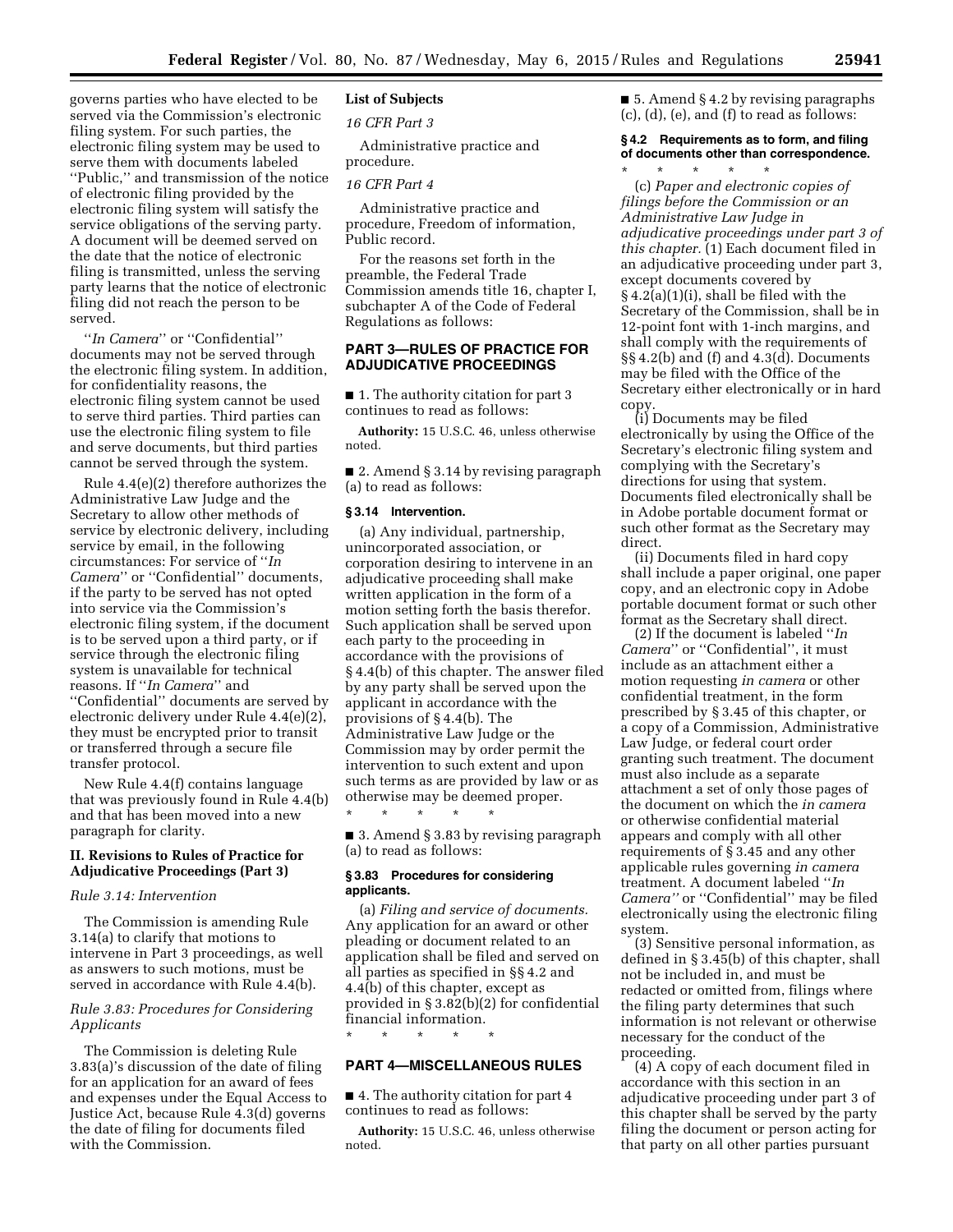to § 4.4, at or before the time the original is filed.

(d) *Other documents filed with the Commission.* (1) Each document filed with the Commission, and not covered by  $\S 4.2(a)(1)(i)$  or (ii) or  $\S 4.2(c)$ , shall be filed with the Secretary of the Commission, and shall be clearly and accurately labeled as required by  $§ 4.2(b).$ 

(2) Each such document shall be signed and shall comply with the requirements of § 4.2(f). Documents filed under this paragraph (d) shall include a paper original, one paper copy, and an electronic copy in Adobe portable document format, unless the Secretary shall otherwise direct.

(3) Each such document labeled ''Public'' may be placed on the public record of the Commission at the time it is filed.

(4) If such a document is labeled ''Confidential'', and it is filed pursuant to § 2.10(a), § 2.41(f), or § 2.51 of this chapter, it will be rejected for filing pursuant to § 4.2(g), and will not stay compliance with any applicable obligation imposed by the Commission or the Commission staff, unless the filer simultaneously files:

(i) An explicit request for confidential treatment that includes the factual and legal basis for the request, identifies the specific portions of the document to be withheld from the public record, provides the name and address of the person(s) who should be notified in the event the Commission determines to disclose some or all of the material labeled ''Confidential'', and otherwise conforms to the requirements of § 4.9(c); and

(ii) A redacted public version of the document that is clearly labeled ''Public''.

(e) *Form.* Paper documents filed with the Secretary of the Commission shall be printed, typewritten, or otherwise processed in permanent form and on good unglazed paper. A motion or other document filed in an adjudicative proceeding under part 3 of this chapter shall contain a caption setting forth the title of the case, the docket number, and a brief descriptive title indicating the purpose of the document.

(f) *Signature.* (1) The original of each document filed shall be signed by an attorney of record for the filing party, or in the case of parties not represented by counsel, by the party itself, or by a partner if a partnership, or by an officer of the party if it is a corporation or an unincorporated association. For documents filed electronically using the Office of the Secretary's electronic filing system, documents must be signed using a scanned signature image, an

''s/'' followed by the name of the filer using the electronic filing system, or another signature method as the Secretary may direct.

(2) Signing a document constitutes a representation by the signer that he or she has read it; that to the best of his or her knowledge, information, and belief, the statements made in it are true; that it is not interposed for delay; and that to the best of his or her knowledge, information, and belief, it complies with the rules in this part. If a document is not signed or is signed with intent to defeat the purpose of this section, it may be stricken as sham and false and the proceeding may go forward as though the document had not been filed.

\* \* \* \* \*

■ 6. Amend § 4.3 by revising paragraphs (c) and (d) to read as follows:

#### **§ 4.3 Time.**

\* \* \* \* \* (c) *Additional time after certain kinds of service.* Whenever a party in an adjudicative proceeding under part 3 of this chapter is required or permitted to do an act within a prescribed period after service of a document upon it and the document is served by first-class mail pursuant to § 4.4(a)(2) or (b), 3 days shall be added to the prescribed period. Whenever a party in an adjudicative proceeding under part 3 is required or permitted to do an act within a prescribed period after service of a document upon it and the document is served by electronic delivery pursuant to § 4.4(e), 1 day shall be added to the prescribed period.

(d) *Date of filing.* Documents permitted to be filed using the electronic filing system must be received by 11:59 p.m. Eastern Time to be deemed timely filed that day. All other documents must be received in the Office of the Secretary by 5:00 p.m. Eastern Time to be deemed filed that day, and any such document received after 5:00 p.m. Eastern Time will be deemed filed the following business day.

■ 7. Revise § 4.4 to read as follows:

#### **§ 4.4 Service.**

(a) *By the Commission.* (1) Service of complaints, initial decisions, final orders and other processes of the Commission under 15 U.S.C. 45 may be effected as follows:

(i) *By registered or certified mail.* A copy of the document shall be addressed to the person, partnership, corporation or unincorporated association to be served at his, her or its residence or principal office or place of

business, registered or certified, and mailed; service under this provision is complete upon delivery of the document by the Post Office; or

(ii) *By delivery to an individual.* A copy thereof may be delivered to the person to be served, or to a member of the partnership to be served, or to the president, secretary, or other executive officer or a director of the corporation or unincorporated association to be served; service under this provision is complete upon delivery as specified herein; or

(iii) *By delivery to an address.* A copy thereof may be left at the principal office or place of business of the person, partnership, corporation, or unincorporated association, or it may be left at the residence of the person or of a member of the partnership or of an executive officer or director of the corporation, or unincorporated association to be served; service under this provision is complete upon delivery as specified herein.

(2) All documents served by the Commission or Administrative Law Judge in adjudicative proceedings under part 3 of this chapter, other than documents governed by paragraph (a)(1) of this section, may be served by personal delivery (including delivery by courier), by electronic delivery in accordance with  $\S 4.4(e)$ , or by first-class mail. Unless otherwise specified in § 4.4(e), documents shall be deemed served on the day of personal or electronic delivery or the day of mailing.

(3) All other orders and notices, including subpoenas, orders requiring access, orders to file annual and special reports, and notices of default, may be served by any method reasonably certain to inform the affected person, partnership, corporation or unincorporated association, including any method specified in paragraph (a)(1) of this section, except that civil investigative demands may only be served in the manner provided by section 20(c)(7) of the FTC Act (in the case of service on a partnership, corporation, association, or other legal entity) or section 20(c)(8) of the FTC Act (in the case of a natural person). Service under this provision is complete upon delivery by the Post Office or upon personal delivery (including delivery by courier).

(b) *By parties or third parties in adjudicative proceedings under part 3 of this chapter.* (1) Service of documents by complaint counsel, respondents, or third parties in adjudicative proceedings under part 3 shall be by delivering copies using the following methods.

(i) *Upon complaint counsel.* A copy may be served by personal delivery